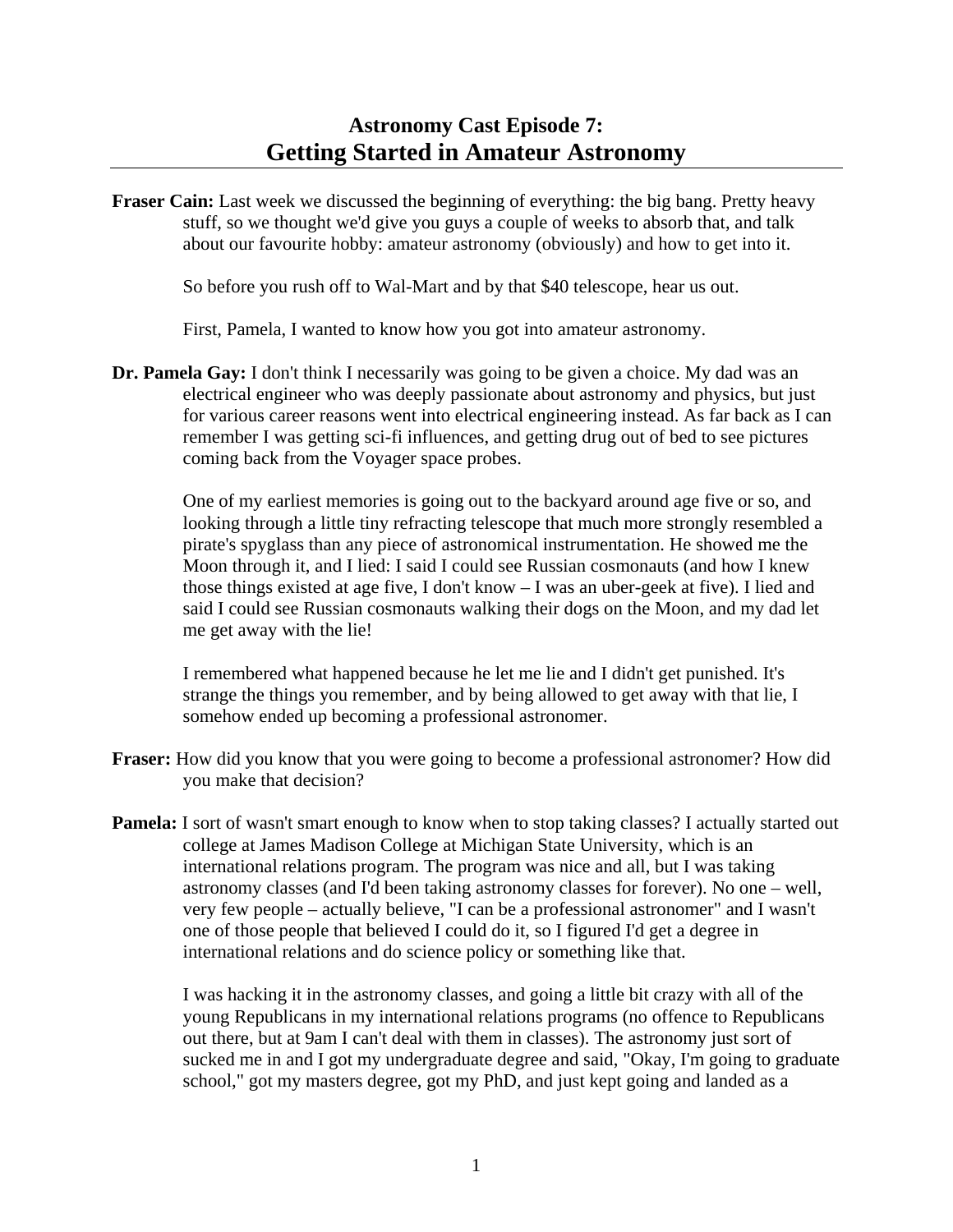professional. I'm just doing it because I love it: it's not a job, it's a hobby I get paid to do sometimes.

**Fraser:** I actually had a really similar upbringing with you, actually. Both my parents were quite into science fiction – we watched *Star Trek* whenever the repeats were on. My dad woke me up in 1981 to watch the launch of the space shuttle, but he didn't do a lot of observing. My dad would by a copy of *Sky and Telescope* every month, so I always had the pictures to look through. I think, for me, what really affected me was I got a copy of *Our Universe* which was this time-life book that came out in the mid-80s and was really thick. It had wonderful pictures and information about space, and I read it over and over again.

 I think I was about 14 when I bought my first telescope. We'd set it up in the backyard and observe every night. It was a 4" Newtonian telescope – not very good, it didn't have a good mount or anything. When my parents' friends would come by, I would set up the telescope and show everybody, "here's Saturn!" and, "here's the Moon!" It was great – I think I always loved to share it, which was funny.

 Later on, I actually organized a star party on the island I grew up on, Hornby Island (west coast of British Columbia), and organized this star party with a friend of mine who was also into astronomy. We'd have all of our parents' friends over and they were all – they weren't into it, no one else had a telescope, but they really enjoyed it.

 Then I went into the business world, but I also maintained my interest in astronomy on the side, and eventually worked on *Universe Today* and kept going with it.

**Pamela:** And now you're here!

- **Fraser:** So let's say that a listener wants to get involved in astronomy is obviously listening to this podcast, but maybe hasn't done any observing with a telescope but isn't really sure what to get and is eyeing that Wal-Mart telescope with \$40 in hand. Where would you suggest people get started?
- **Pamela:** I'd walk next door to the photography store and get a pair of binoculars. The thing about telescopes is there is technique to using them. A lot of the Wal-Mart telescopes, you're going to get frustrated with trying to figure out how to find something in the sky and stop using it before you actually do anything cool.

 If you go out and instead get a pair of binoculars, first of all you can convince your spouse it's a good investment. You can also use them to look at your kids when they're in marching band or soccer or whatever sports they play. You can watch parades, go to the zoo and see animals. Binoculars are one of these investments you can use for your hobby, but you can also use them for all sorts of other different things.

 They're easy to use. With a telescope there's fussing and fussing and fussing – and eventually you find an object. With binoculars, you look at the object with your eyes,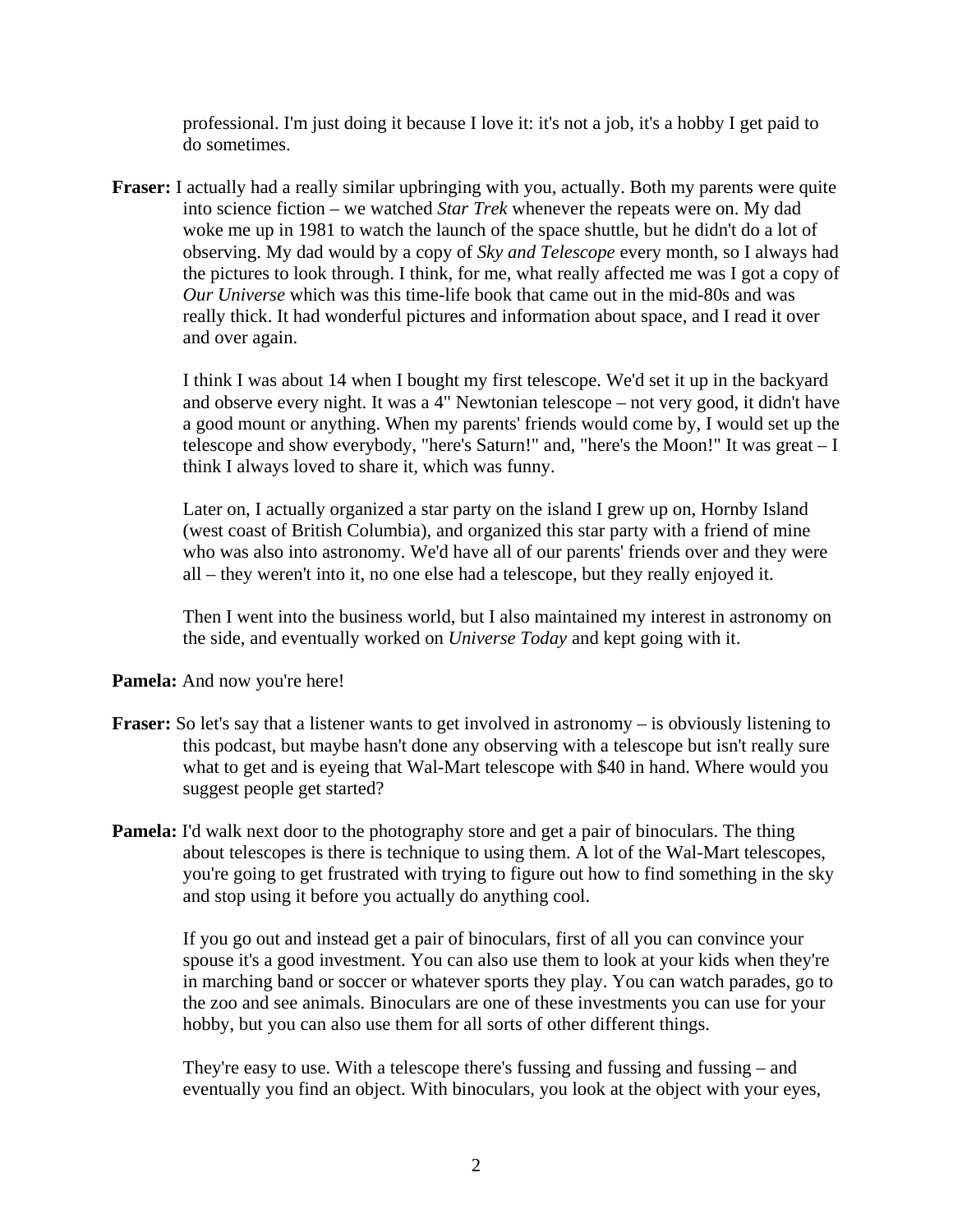pull the binoculars in front of your eyes and look at the object through the binoculars with your eyes. The learning curve to get from having the binoculars in a box to using the binoculars to look at the Moon is almost none.

**Fraser:** Yeah, using binoculars is so fast. You can look up in the sky, see some blurry spot or something, pull the binoculars, turn and see things that have a much better view. If you're not sure if you're looking at the right object, you just look again and make sure you've got it lined up.

Yeah, I totally agree that binoculars are one of the first, best ways to go.

- **Pamela:** They're entirely satisfying because you can see objects that are fainter than you could ever see with your eyes, but you can get from object to object quickly. You're not lugging around a heavy object. Telescopes can get heavy and cumbersome to carry around with you. So you're getting a whole new face to the sky with this \$70 piece of glass and plastic, and you're having fun and they're easy to share. You just hand them to your kid and help your kid find an object. Hand them to your friend, your spouse, whoever is nearby going, "what are you doing in the dark?" and you can get them hooked as well.
- **Fraser:** I think the best thing with binoculars kind of goes hand-in-hand with one of the most important things, to learn your constellations and be able to go out with a star map in hand and actually start learning where all the stars are. Everything in astronomy is based on those constellations, so if you know where Hercules is, you can find the globular cluster. If you know where Pegasus is, you can find Andromeda. So I think the next step is to learn your constellations.
- **Pamela:** Here I think you and I have a slight disagreement. I love planispheres, and there's a really good one available for free.

**Fraser:** What's a planisphere?

**Pamela:** It's a round piece of paper within two pieces of paper. It's a dial that's just... take three pieces of paper, cut a hole in the top piece and allow the middle piece to rotate freely. The top piece you cut a hole that represents your sky. The back piece has all the constellations on it, and you rotate it until the constellations that are visible on the planisphere match the constellations visible in the sky.

**Fraser:** They have like a month and time so you can turn it so you could match the sky tonight.

**Pamela:** Exactly. These are also called star wheels, star dials… because you dial the wheels to the time and date you're at, and it moves your map to adjust to what our current changing sky actually looks like.

**Fraser:** Yeah, you can get them at museums, online…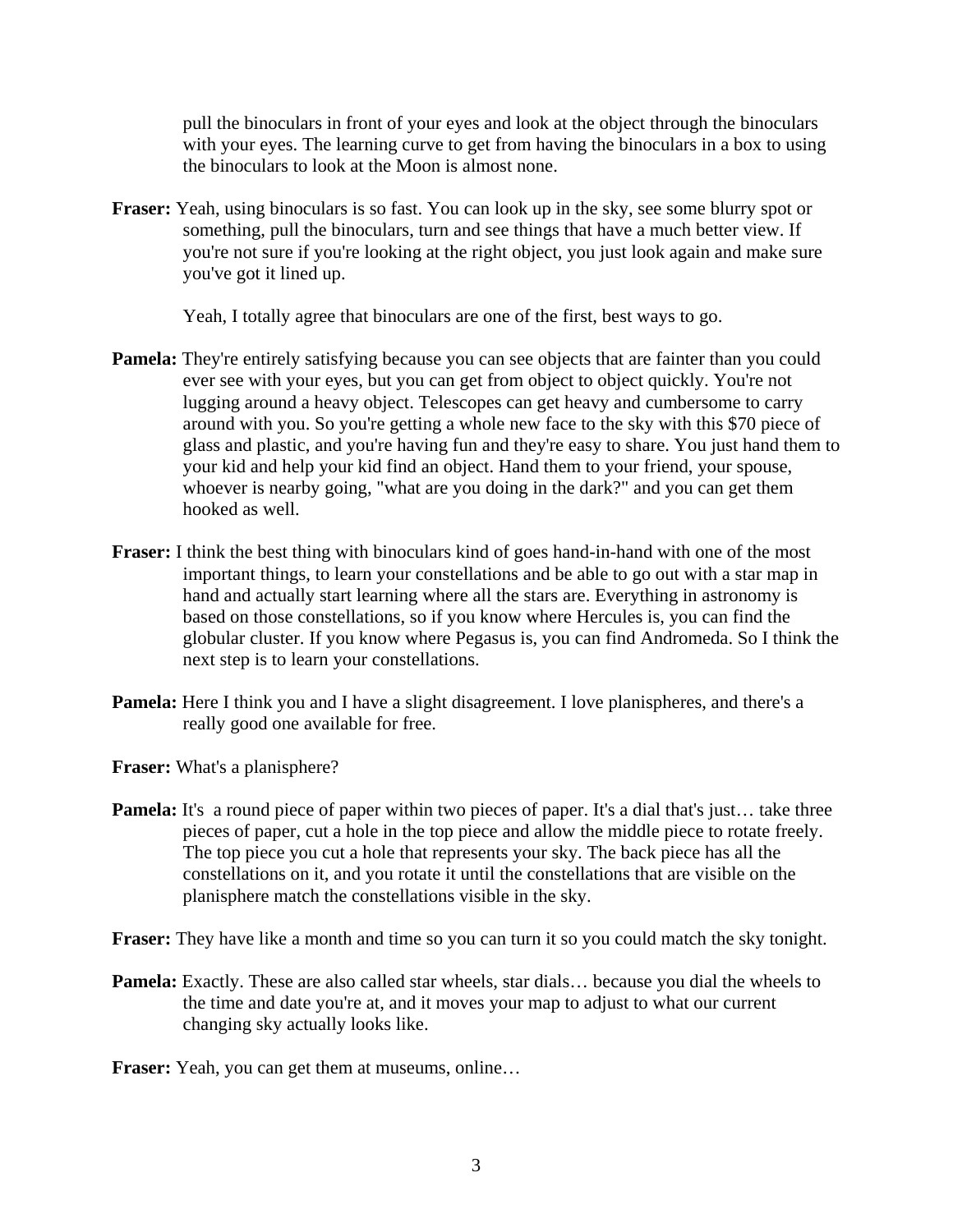**Pamela:** Edmund Scientific

**Fraser:** Yeah, and they're only a couple of dollars. They're not expensive at all.

- **Pamela:** They're easy to use, and every good journey begins with a map, and this is one of my favourite maps.
- **Fraser:** Yeah, my favourite is there's a book called *Nightwatch* which is what taught me my constellations. It's this spiral bound book, about 96 pages or so, and inside it's got a really nice view of all the constellations for each season. You can lay it out flat and use a red flashlight so you don't wreck your night vision, and you can learn your constellations. The great thing about it is it also has in all the constellations, it's got closer-in views that show where all the interesting objects are: where galaxies and nebulas and stuff like that are. So as you get better and learn your constellations you can switch over and start looking for some of these objects. *Nightwatch* is by Terrance Dickinson. I would say it should be on every amateur astronomer's bookshelf.

**Pamela:** I have it on my shelf, so it should be on every pro's shelf as well.

- **Fraser:** The other thing I recommend is before getting a telescope, find your local astronomy chapter: do a search on Google for "astronomy society" and then your city (Chicago, New York, Vancouver, whatever) and you'll find your local astronomy club. There'll be some contact people, and they'll do an observing night several nights a month. What you can do is organize to go out there and look through people's telescopes and you'll find amateurs are more than happy to let you take a look.
- **Pamela:** Amateurs are some of the friendliest human beings out there. These are people that have a hobby they're passionate about that they just want to share with somebody. They want to take you out and help you find the galaxies, help you find the planets, and get you as hooked as they are so they have another person to talk about the stars with.

 Finding a mentor can be the best thing you can do if you really want to get started. It's one thing to learn from a book, it's another thing to learn from someone who's already gone through the learning process and knows all the tricks that you have to watch out for.

 It's also good because you can play with their equipment before you have to invest in any of your own. Just like it's good to test-drive a car, it's good to test-drive a telescope. What is one person's favourite telescope might drive another person crazy.

 So go out, find someone that you enjoy learning from, a club you enjoy being part of, and get involved with human beings and build a small astronomical community. Here in the United States, we have the astronomical league which keeps a list of major astronomy clubs around the United States. In Canada there's the Royal Astronomical Society of Canada. Both are good organizations that can help you get started, and help you find the local folks to get you started face to face.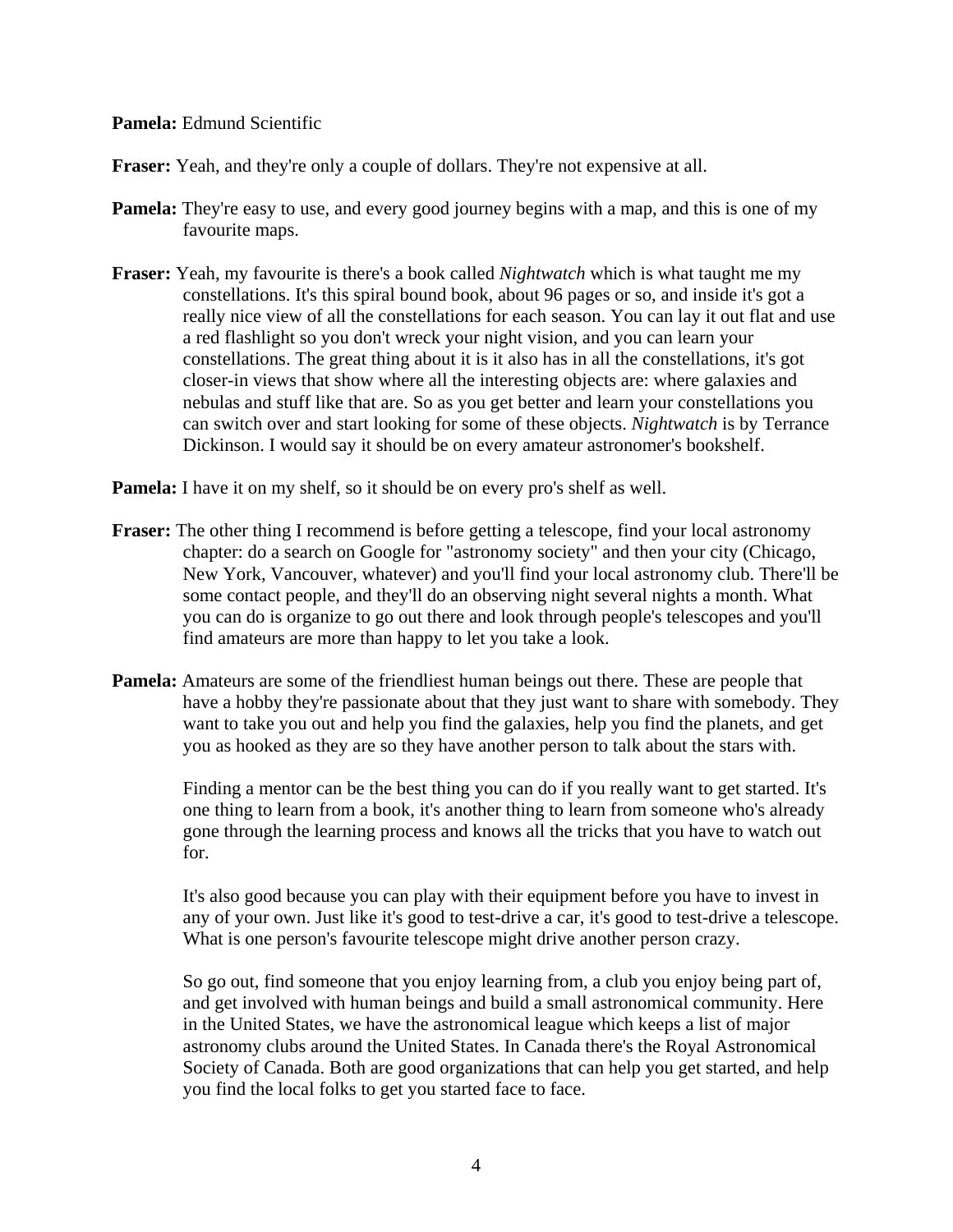- **Fraser:** So let's say then that people don't want to wait and they've done the binoculars and they know they want a telescope. What's the big recommendation?
- **Pamela:** My favourite first telescope is a Dobsonian telescope. This is basically a light bucket. It's a telescope mounted on what, for lack of a better term, I will call a lazy-susan. It's easy to point, it's easy to carry, it's hard to break and they're cheap. You can get a really good one for under \$200.

 Go out, you can get a 6" mirror which will collect huge amounts of light compared to your binoculars or your eyes, and start looking at fainter galaxies. Start challenging yourself to find little tiny double stars that have very different colours. See what your eyes are capable of, and just go that next level of faintness into the sky.

**Fraser:** Yeah, the Dobsonians are actually pretty easy to move around. Now, it won't have computer control, which is good because it's good to learn the constellations and where objects are. You can swing them around, turn them, move them up and down, and look through the spotting scope to find out what you're looking at.

 So I totally agree that for a couple hundred dollars you can get a pretty powerful telescope. They're not super portable, but they are definitely a really good view of the night sky. Then you can start looking at some of the more darker, deeper sky objects – galaxies, nebulae, stuff like that.

**Pamela:** You can get them that have encoders in them that can say, "you just pointed at Aldeberan, you pointed at Betelgeuse before that, I know how you moved the telescope to get between these two objects, now let me tell you how to find something cool you wouldn't be able to find otherwise," and they use little arrows to move you around the sky.

 So it's actually possible to get a Dobsonian that will help you find things and be your resident tour guide. It won't move the telescope for you, but it will tell you how to move the telescope.

- **Fraser:** So let's say that the Dobsonian is good, but I think people do want some of those features – some of that star-finding, some better optics. What would you recommend about that?
- **Pamela:** Well, there it starts to get into a question of how much money you're willing to spend, and what are your eventual goals? If you're someone who wants to always be looking at the sky, the Takahashis are amazingly expensive; you'll spend as much on them as you will on a car, but you'll have sensational optics. Dobsonians are good, but they are hard to transport but you can get them in huge varieties. I've met some that you have to stand on 12' ladders to look through, but you could see quasars through the Dobsonian.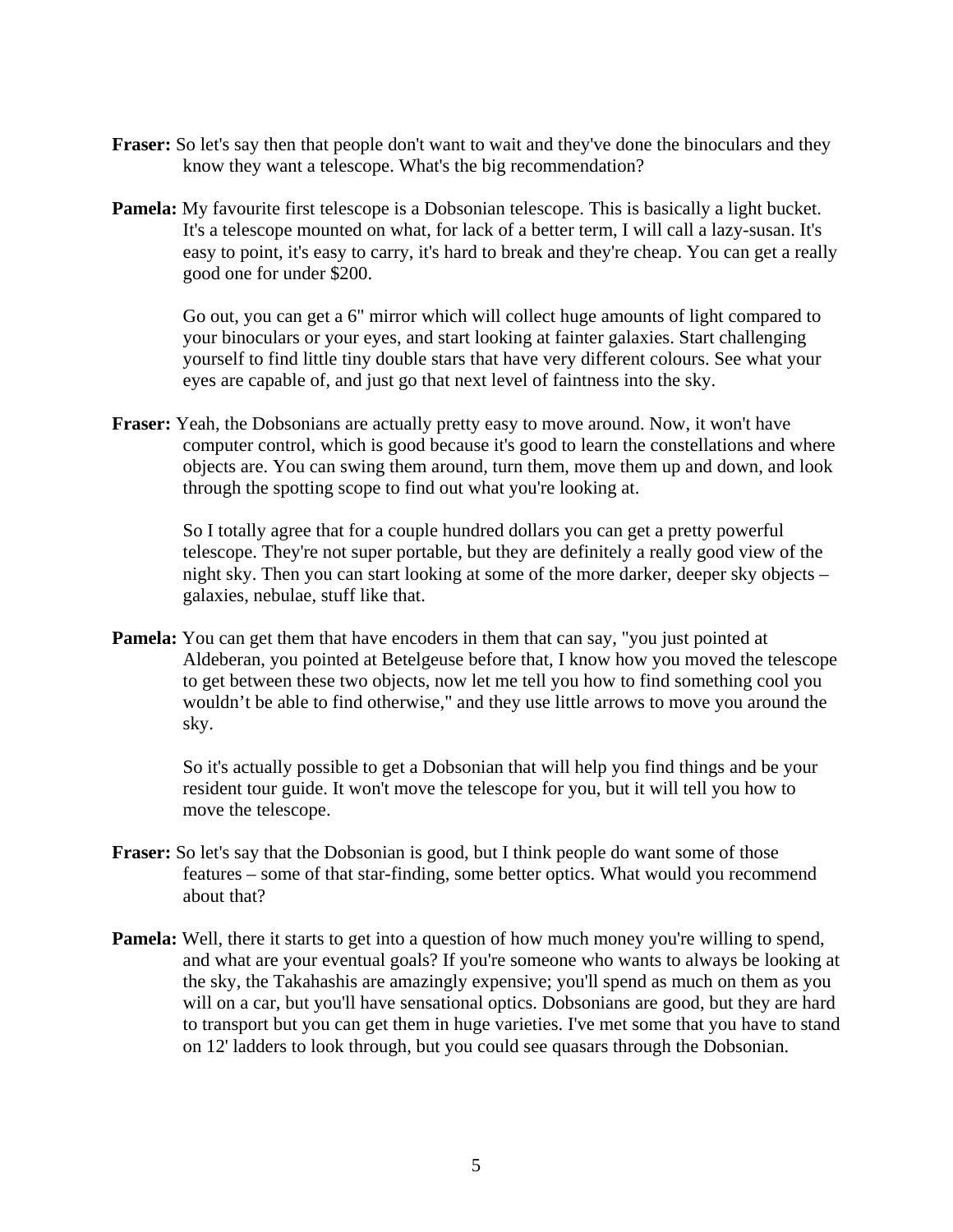- **Fraser:** I looked at one this summer and it was 21 inches, I think. It was a 16 foot ladder you stood at the top of, and then you could look in. You could see Andromeda and see the spiral arms of it. It was just unbelievable. It was fairly portable – wasn't too bad. It was cloth and the tops and the bottoms could come apart and they could move it around. So actually it wasn't too bad, but still –pretty crazy.
- **Pamela:** Once you start getting into wanting a mechanized telescope, it all depends on how much money you're willing to spend. Celestron, Meade and Orion all put out perfectly reasonable telescopes in the "it costs as much as my high school student's car" variety. These will get you started: you can attach cameras to them, you can get what are called CCDs – Charged Coupled Devices, that are basically the same technology that's in a digital camera, but specially cooled and built just for astronomy use. You can get these and mount them on. You want to look for a telescope that is a Cassegrain focus. This means the light comes out, basically, the butt of the telescope. So the camera is mounted on the bottom part of the telescope, the light comes in the top, does some reflecting in the middle, and everything balances out nicely.
- **Fraser:** A lot of the pictures people see on the internet (I'll highlight them on *Universe Today* quite a bit, once a week we do a new astrophoto), those are actually not so hard to get into anymore.
- **Pamela:** No. I actually have a graduate student that I'm working with right now that's using a Canon EOS Rebel to do digital photography of the sky. You can go out and by any SLR camera on ebay and do perfectly good astrophotography using good quality film, and then scan your negatives in and get amazing photos.

 So there's lots of different directions you can go in. SBIG, Santa Barbara Instruments Group, makes amazing digital devices for measuring the sky, CCDs. They come in all different varieties, all different price ranges, depending on exactly what you want to do you can actually buy them nowadays that take colour pictures (that wasn't true just five years ago).

- **Fraser:** Something other people are doing as well is using video cameras. They're stacking up pictures on the video camera. They take five minutes of an object and then stack them up using a computer, and the images they get are just amazing.
- **Pamela:** Meade makes something called the Deep Sky Imager that is fairly cheap and does fairly good quality. You hook it up and it goes. It's a webcam designed for your telescope. You can stack all of these pictures – there's a group at Dexter Southfield School in Massachusetts that uses high quality security cameras, actually, that they've reprogrammed and re-done and hooked up to their telescope. They'll take a few thousand images, go through using software and find the best hundred out of those few thousand images and stack them together. You can get images of the space shuttle that allow you to see the paint job. It's really cool, the type of stuff you can do, and they're just using a 20-something inch telescope that anyone with a big enough backyard could buy for a few thousand dollars.